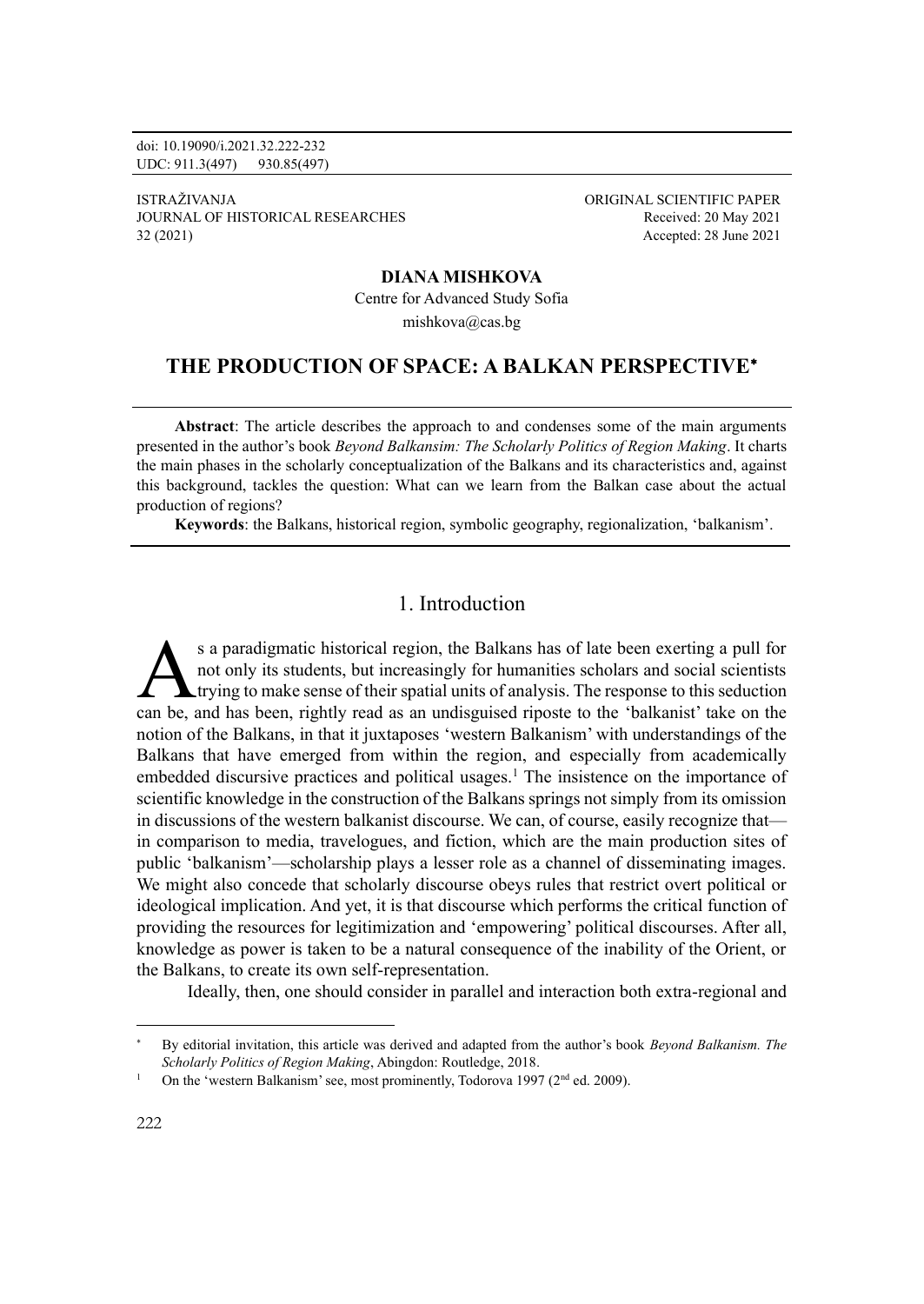intra-regional expert conceptualizations of the Balkans. This I had tried to do in a recently published book.<sup>2</sup> For the sake of this paper, I shall only briefly sketch some aspects of the external expert or academic engagement with the region and, in the course of the subsequent exposé, detect certain connections or disjunctions with the local conceptualizations.

### 2. Incipient external drives towards regionalization

Scholarly interest in the Balkans as a distinct geographical and cultural area, and even its perception and naming as a single region, does not predate the early nineteenth century. The geographical notions of the 'Balkan peninsula', 'the Balkans', and 'Southeastern Europe' were late coinages of non-local origin, whereas the dominant appellation until almost the end of the nineteenth century was a political one—'Turkey in Europe' or 'European Turkey'—associated not so much with a fixed territory as with the geopolitical implications of the so-called Eastern question.

The institutionalization of the study of the Balkans came about in the late nineteenth and early twentieth centuries along with the ultimate disintegration of the Ottoman Empire. Up until World War II, the tendency to treat the Balkan or Southeastern European states en bloc had, as a rule, political and economic incentives. Discrete foreign academes, however, participated with varying weight and proficiency in the regional conceptualizations. On the whole, while proximity and imperial expansion ensured the almost uninterrupted German political and economic involvement in the area, German-language scholarship—Austrian and German contributed most to the extensive and painstaking study of the area and the stabilizing of the Balkans or Southeastern Europe as a historical region. For the better part of the pre–World War II period, the British interest in the area was aligned with the framework of the 'Near East', which put the whole Balkan *problématique* in a specific light. The French academic approach to *les Balkans* was shaped mainly by fears of the 'pan-German' economic and political thrust in the area. This explains the French preoccupation with the South Slavs, who were portrayed as the moral, political, and racial opposite—and the strategic counterforce—to the Germans. For Russia, on the other hand, studying the Balkan religious and ethnic brethren—*edinovertsy i edinoplemenniki*—meant not only extending Russian influence in the region but also bolstering Russia's historical consciousness, Slavic identity, and imperial status.

That being said, the relationship between imperialism (or strategic interest) and academic engagement was not necessarily a straightforward one. While the larger German, British, French, and (later) American geopolitical stakes determined to a great extent the scale of academic investment, Italian imperialist pursuits in the region in the interwar period failed to engender academic interest, while Russian imperial cartography operated with various configurations: the Slavic world, the Balkans, or a satellite Eastern Europe.

# 3. Regionalizing the Balkans from within

Within the region, we can analytically distinguish four periods of academic regionalization:

<sup>2</sup> Mishkova 2018; see also the book symposium in Franzinetti *et al*. 2020.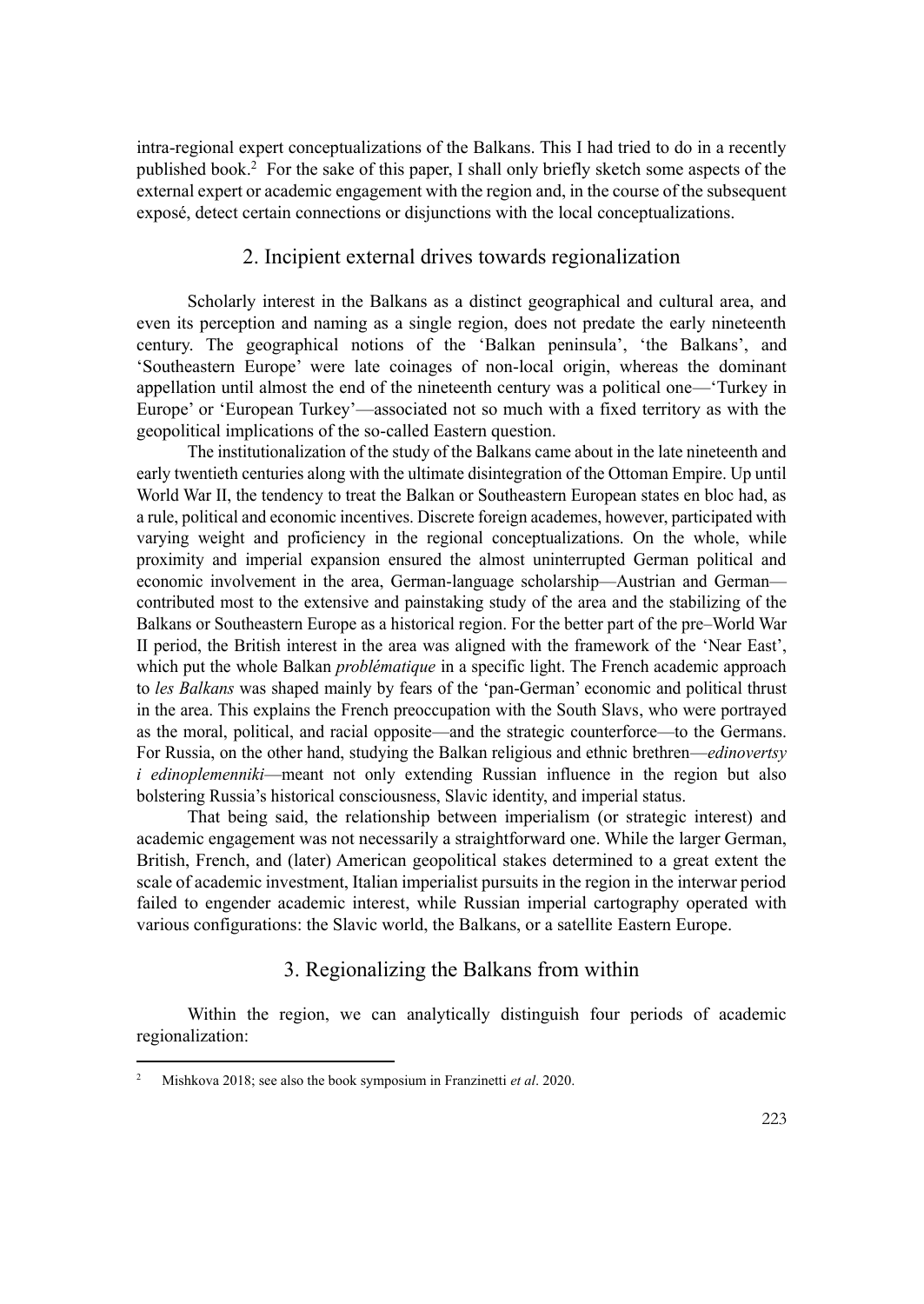1. It is quite significant that the first regional self-representations emerged as parallel identity projects amidst the dynamic phase of European nation-state building. The period of the ultimate dismantling of 'Turkey in Europe' at the beginning of the twentieth century, marked as it was by radicalization of national discourses, also saw the inception of an encompassing Balkan and Southeastern European entity. Nation-state building and the construction of an overarching regional unity at that time went hand in hand and were compatible.

Different disciplines participated with varying weight in creating Balkan regionality and in defining its attributes. In the origin of the Balkans as a unitary notion, the then vanguard comparative linguistics played a key role. Today, the 'Balkan linguistic area' or 'linguistic league' is considered as 'the first area of contact-induced language change to be identified as such' and the model prototype for language interaction and convergence. Linguists were the first to use the term 'balkanism' to indicate, contrary to the present-day resignification of the term, the opposite of fragmentation: a lexical and, more importantly, grammatical feature shared among the unrelated or only distantly related languages of the Balkans—Slavic, Romance, Albanian, Greek, and Turkish. Such morphological similarities among the Balkan languages, which were first observed by the Habsburg philologists Jernej Kopitar and Franz Miklosich, came to be increasingly interpreted as testimony to 'centuries of multilingualism and interethnic contact at the most intimate levels'.<sup>3</sup> 'The commonality of grammatical features and developments among Balkan languages', Raymond Detrez argues, 'can be taken as a reasonable indication of the presence of social and cultural modes of convergence… An intensive process of mutual exchange of material and spiritual goods, characterized by 'contamination', 'hybridization' or—to use a less connotative term— 'osmosis' must have taken place along channels paralleling those of linguistic contact'.<sup>4</sup>

At the time, the linguistic approach to the Balkans stirred other academic fields to turn their attention to phenomena like contact, interaction, and convergence. According to Nicolae Iorga, Romania's foremost historian before World War II, regional history revealed a number of similarities strikingly reminiscent of the Balkan linguistic union. Iorga postulated the existence of a 'fundamental unity resting on archaic traditions', a particular culture and heritage common to the whole European southeast. He claimed that this unity was drawing upon the great Thraco-Illyrian-Roman tradition, had been epitomized by Byzantium and later the Ottoman Empire, and was enshrined in a wide range of common institutions.<sup>5</sup> On their part**,** literary scholars like the Bulgarians Ivan Shishmanov and Boyan Penev or the Romanian Ioan Bogdan charted massive ethnographic, folkloric, and literary borrowings that undermined the romantic notion of national uniqueness and shaped a space of cultural osmosis ensuing from long-standing coexistence and interaction.

The commonalities on the level of grammar, syntax, belief, and popular lore, in turn, seemed to imply an underlying primeval unity in the way of thinking, mentality, and the unconscious. This trend was contemporaneous with the upsurge of psychological discourses and disciplines of comparative folk psychology and national characterology across Europe at the beginning of the twentieth century. One of the outcomes of such studies was the notion

<sup>&</sup>lt;sup>3</sup> Lindstedt 2000: 231–246; Friedman 1994–1995: 89.

Detrez 2013: 16.

<sup>5</sup> Iorga 1929; 1940.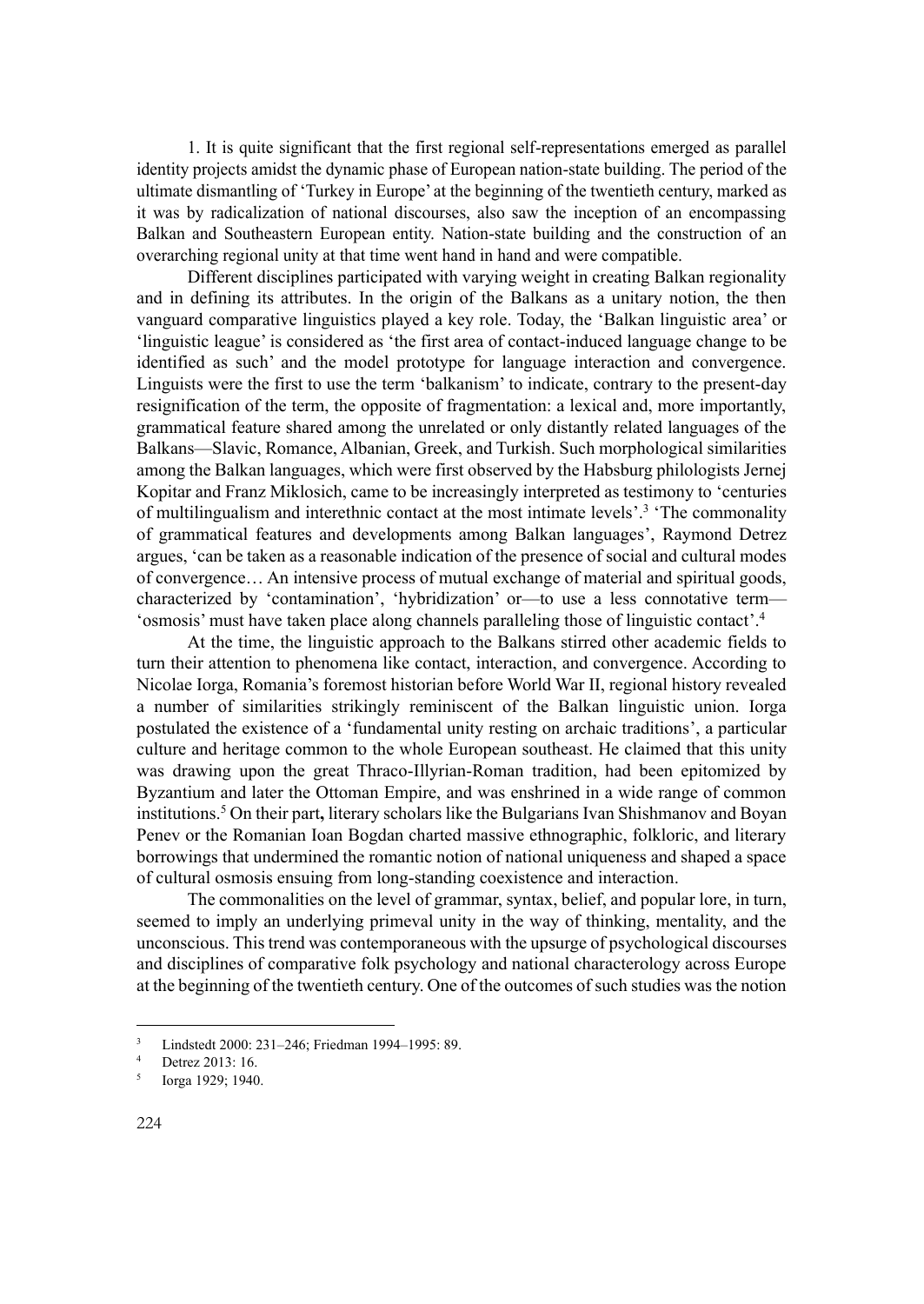of a 'Balkan mentality'. Its diffusion, however, was not due—as is commonly claimed—to dubious academic fashions external to the region that tended to portray the Balkan cultures as a sanctuary of patriarchal practices and lifestyles long extinct elsewhere in Europe. In fact, it was the Serbian anthropogeographer Jovan Cvijić, who for the first time implemented this 'scientific/psychological' approach to the Balkans—by the way, to be later taken aboard by Fernand Braudel—elaborating on the link between the mental constitution of populations and geographic factors.<sup>6</sup>

2. The interwar period saw the rise of new paradigms promoting ontological and cultural-morphological models for explaining spatial similarities and differences. They were less concerned with interaction and diffusion between nations, which were so characteristic of the previous period, than with devising some common cradle and shared structures for these societies. That was the aim of the 'new science of balkanology', driven by several Yugoslav and Romanian scholars. 'The time has come', wrote the editors of the Belgrade-based new journal *Revue internationale des études balkaniques*, to contemplate the coordinating of national academic Balkan studies, giving them cohesion and, above all, orienting them towards the study of a Balkan organism that constituted one whole since the most distant times' 7 and elucidating 'the elements of Balkan interdependence and unity'.

It is in this sense significant that, at a time when the national historiographies were busy eliminating the Ottoman features from the national cultures, scholars of the Balkans endeavored to reverse the notion of the region as the Ottoman legacy in Europe. They did so not by asserting an inherent difference from the Ottomans, but by praising the Ottoman 'primitiveness' and the segregation of the Christians under Ottoman rule, which they saw as prerequisites for the preservation and development of the unique Balkan virtues and potential. The implication of this kind of argument was that—had the Turks been more advanced, that is, more like the West—the culture and identity of the Balkan Christians would not have survived.

This reading differed substantially from the contemporary western view, which continued to describe the Ottoman rule as an aberration and unmitigated disaster—a black 'yoke' that was held responsible for all the ills that plagued the development of the Balkan states. In this regard, the western scholars of the Balkans found themselves in the same camp with the Balkan nationalists, not the Balkan regionalists.

Even more remarkably, Balkan regional scholars considered the (western idea of) nationhood as a misplaced importation that brought about the disruption of an organic society. 'The principle of nationality, and later the right to self-determination', Romanian medievalist and founder of the 'Institute for Balkan Research'in Bucharest Victor Papacostea wrote, 'has not found in our area the right time and the right solution. Created in the West and for the West, the idea of national states was borrowed by or enforced on the Balkans …; no attempt was made to adapt this idea to the conditions of our region …. It is hard to find another example in world history that reveals more clearly the catastrophic consequences of the blind application of an idea in disregard for the major natural realities'. Against the tendency of framing the Balkans in terms of nationalist discord, Balkan regionalists stressed

<sup>6</sup> Cvijić 1918; Braudel 1995: 776–780.

Budimir and Skok 1934: 2–3.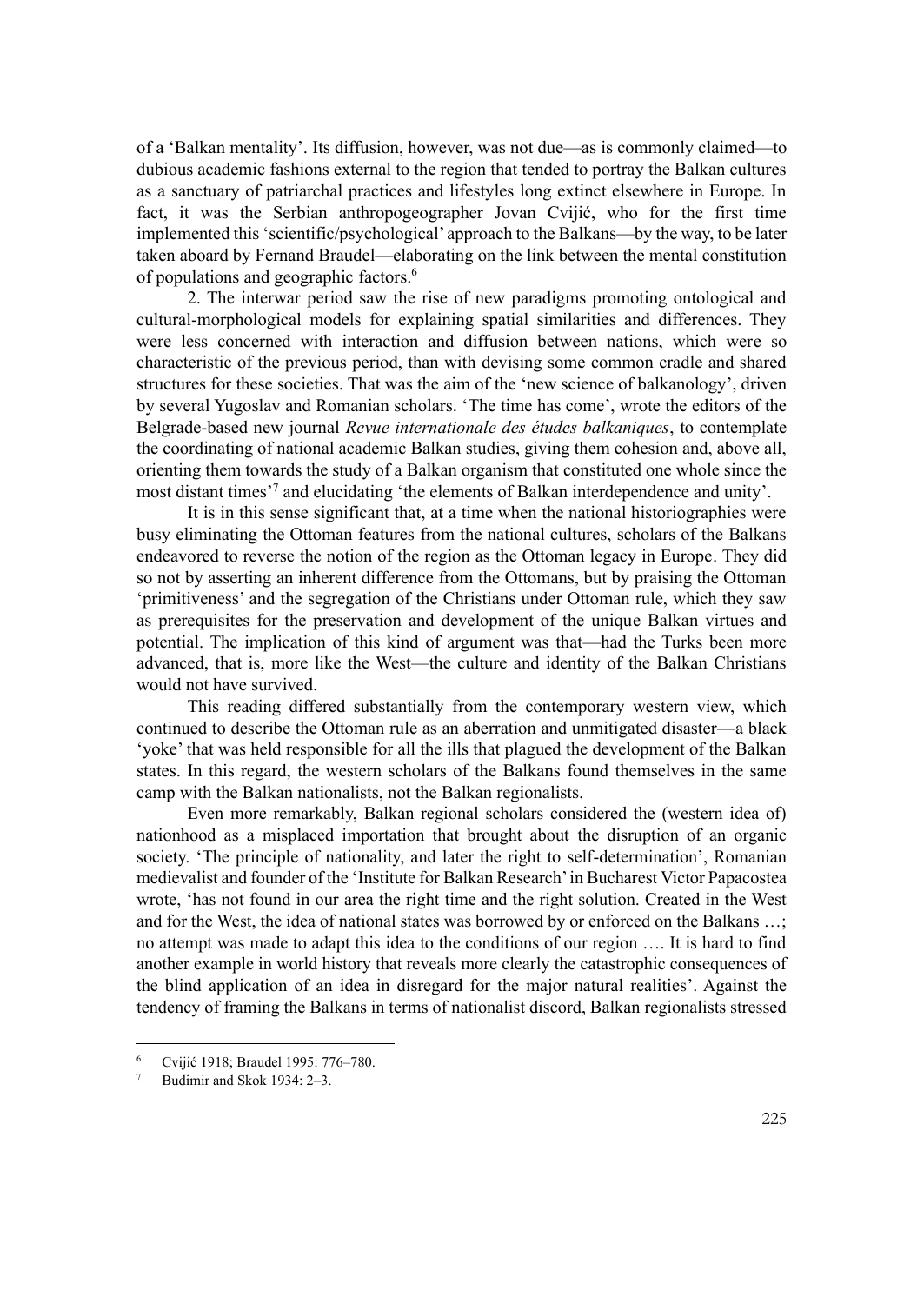the 'unnaturalness' of nationalism and the difficulties it encountered in the region.<sup>8</sup> Such a view, predictably, was unpopular outside the region. Arnold Toynbee was one of the very few western scholars who shared the view that the application of the utterly exceptional western formula of making language the basis for political demarcation to the intermixed populations of the Balkans and the whole Near East had resulted in huge human suffering and massacre and, as he put it, 'diminishing returns in happiness and prosperity'.<sup>9</sup>

From such positions, Balkan regionalists developed the theoretical and methodological parameters of the new science of balkanology. Its domains outline a truly interdisciplinary field of study: from history, linguistics, and folklore to anthropology, demography, statistics, and human geography to economic development, law, the arts, architecture, and literature.<sup>10</sup> It is indeed remarkable that a genuine blueprint for what would come to be called 'area studies' after World War II, aimed at 'total knowledge' by combining the humanities and social sciences, originated in the 1930s in the region itself.

On the symbolic level, the shift was no less stunning. Precisely at the time when the western discourse of balkanism reached its peak and when the Balkans became increasingly recreated as the ultimate internal European 'Other', in the local regional context the term 'Balkans' and, being Balkan underwent systematic rehabilitation and veritable thriving as both a political and cultural concept. The movement toward a 'Balkan Conference' and 'Balkan Pact', the founding of 'Balkan institutes' to conduct 'Balkan research', and the appeals for a 'Balkan fatherland', 'Balkan consciousness', and 'Balkan patriotism' converged in the slogan 'the Balkans for the Balkan peoples'. Accordingly, this new political concept was in explicit opposition to Southeastern Europe, which was found to be an artificial and 'faceless' coinage.

This forceful rearticulation was aimed not at eluding the western balkanism but at directly confronting and emasculating it. Next to laying the grounds for a new study field, interwar balkanologists sought to resignify the Balkans and turn its Orientalist semantics on its head. They did so through a series of para-historical accounts about a primeval Balkan soul, regenerated Balkan culture, a proper cultural orientation and global mission, and regional self-reliance and self-sufficiency. The Balkans they tried to promote was not just a cultural-historical and socioeconomic entity but an axiological category—one that embodied a peculiar value system underlain by cultural and moral elements.<sup>11</sup>

All this went beyond coping with stigma and overturning self-stigmatization. Interwar academic balkanism strived to supply the conceptual toolkit and the scholarly basis for the construction of a Balkan identification. While not denying the still persisting power of the nation-state, this balkanism pursued a more encompassing, regionally anchored collective identity. In the process, the Balkans gelled into a discrete civilizational sphere, occasionally underpinned by overt racism and couched in moralizing oratory or metaphysical, even mystic references. Ironically, this representation borrowed heavily from the then fashionable ethnoontological discourse praising ethnic authenticity, organicity, and autarchy.

In essence, the interwar 'Balkan idea' was an emancipatory one. It was an attempt at

 $\frac{8}{9}$  Papacostea 1996.

Toynbee 1922: 16-18.

<sup>10</sup> Budimir and Skok 1934: 14–19.

<sup>11</sup> See, in particular, Skok and Budimir 1936: 601–613; *Balkan i Balkanci* 1937.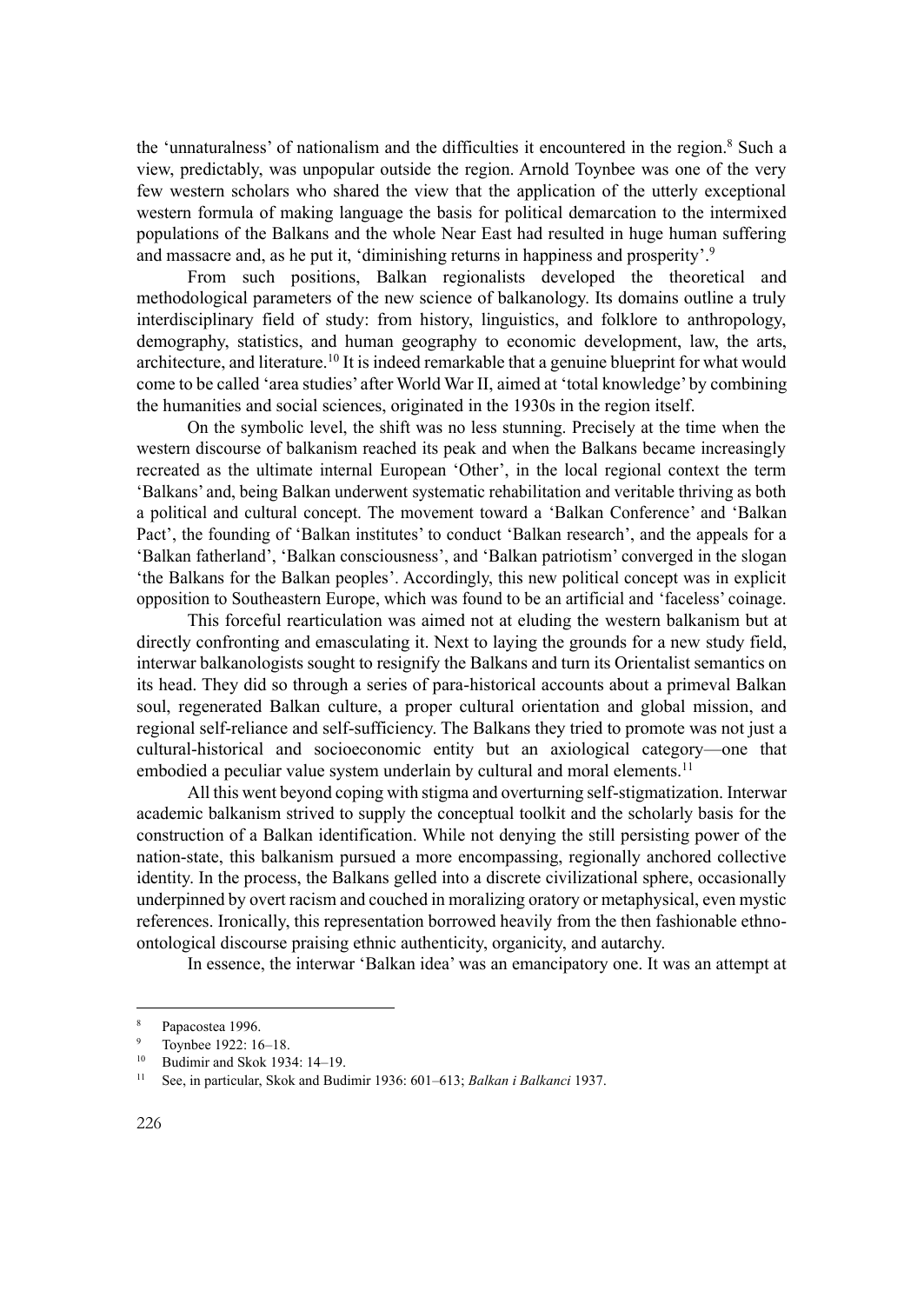offsetting the impotence of small statehood in the geopolitical environment of the 1930s. 'To protect the Balkans as one entity, to preserve it for the Balkan peoples themselves', wrote one of the founders of the *Balkanski institut* in Belgrade, 'this today is the only true and the greatest national idea. Our patriotism, if it wants to be real, should be a Balkan patriotism'.<sup>12</sup> Furthermore, the Balkan idea, as conceived at that time, removed the compulsion to choose and define the identity of the Balkans between the poles of Europe and Asia. It asserted the existence of a 'strong and irreducible Balkan individuality', which valorized in-betweenness, liminality, and complexity. It sought to subvert the western notion of progress, where different communities trod towards the pinnacle of history occupied by 'the West'. It professed a proper, Balkan time axis, leading from the deepest past to the present and future, where universal ancient virtues—the bedrock of European civilization—were continuously re-enacted. Accordingly, 'The Balkan Other [was] re-imagined as the West's anthropological Utopia, as the Westerner's alternative, or possible self'; he (or she) appeared as 'considerably more gifted, more admirable, and even more appealing than the average, banal Westerner'.<sup>13</sup>

It is worth noting that such self-representation tallied with a conspicuous strain in Central European and western literature at that time that estheticized Balkan underdevelopment, spontaneity, and artlessness. Arguably, this convergence of perspectives was the outcome not of imitation, but of a flow of ideas and concepts between east and west. Thinkers as different in other respects as the German Slavicist Gerhard Gesemann, British historian Robert William Seton-Watson, and Spanish philosopher José Ortega y Gasset, saw in the 'pristine Balkans' a way of exploring the contemporary challenges to the self-assurance of 'the West' and of expressing the widely shared feeling of estrangement from modern life.<sup>14</sup> From this perspective, engagement with the Balkans, both inside and outside the region, was a way of engaging with wider domestic and transnational debates about the fate of western modernity and progress.

3. After World War II, the Balkans as a politically or economically relevant notion all but disappeared. It survived as a cultural-historical space plowed by a cluster of historically oriented human sciences and as a terrain for exercising the soft power of cultural diplomacy. The proliferation of regionalist organizations and the consolidation of Balkan studies as an autonomous field in the 1960s brought together cultural politics, geopolitics, and national propaganda and marked a new wave of politicization of Balkan research.

The major themes organizing the balkanist academic discourse during those years were ethnogenesis and ethnocultural continuity, the impact of empires, the sources of backwardness and modernization, and relations with 'Europe'. These themes were approached from strongly normativist positions, marked by evolutionism, Eurocentrism, and teleological thinking. Unlike their predecessors, the postwar balkanists showed no enthusiasm for devising a 'Balkan' road to modernity. The neo-Marxist 'dependency', 'world-economy', and 'coreperiphery' paradigms did not produce visible resonance in the region in contrast to other parts of eastern Europe. The same applied to contemporary nationalism studies. The dominant approach to modernization favored comparisons of the local 'stages of development' with those in the west rather than with neighbors or other peripheries.

<sup>&</sup>lt;sup>12</sup> Parežanin and Spanačević 1936: 321; *Knjiga o Balkanu*, vol. 1, vii–ix.<br><sup>13</sup> Antoki 2002

Antohi 2002.

<sup>14</sup> Gesemann 1943; Seton-Watson 1917; Radica 1940: 221.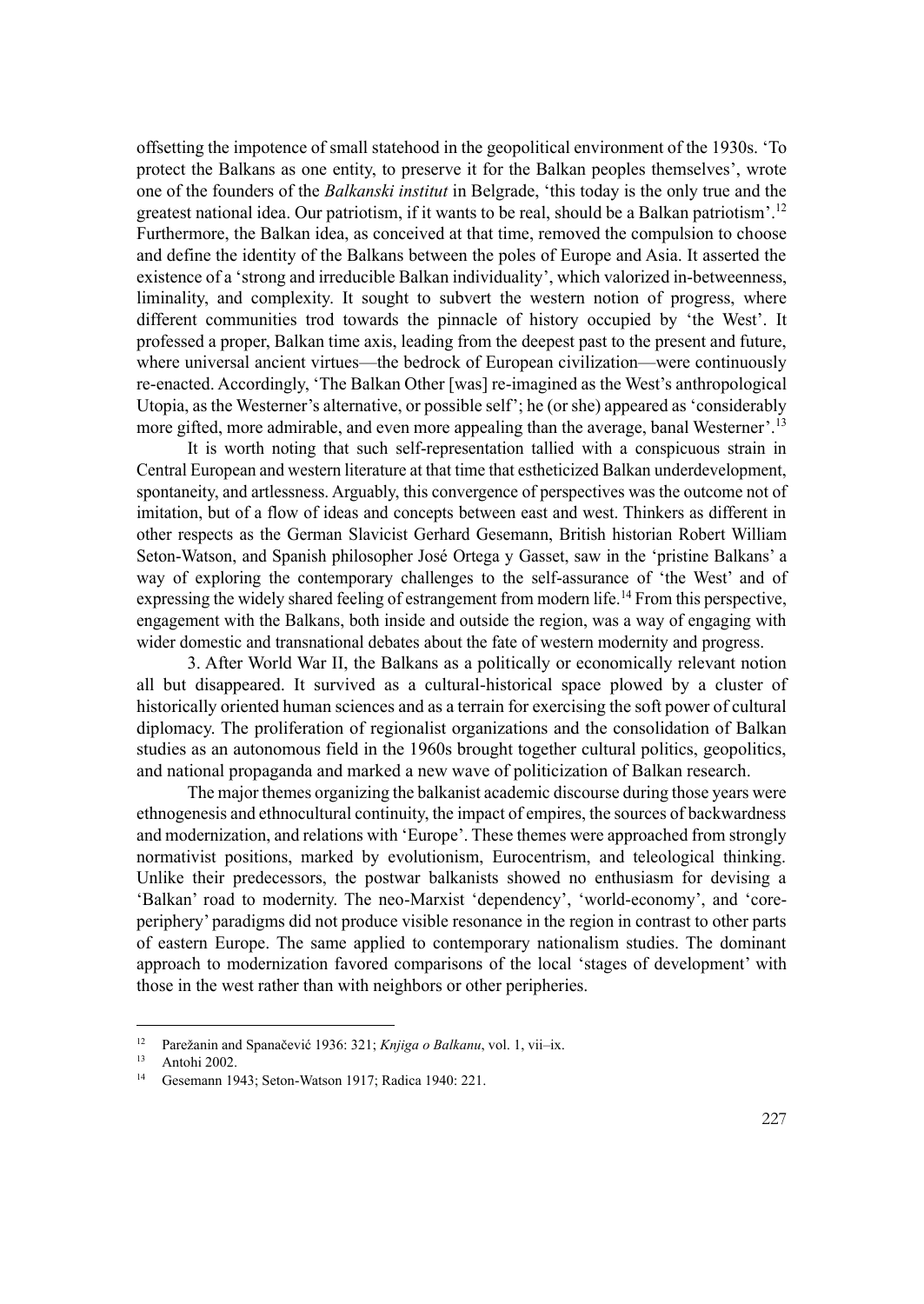As a general rule, regional scholars tended to stress particular aspects of the 'common Balkanness' where 'their' nation could claim a special contribution. The periods that, in theory, featured as crucial for Balkan historical unity were partitioned in similar national chunks. It was common to offer selective Greek, Bulgarian, or Serbian perspectives to the Byzantine Empire or to parcel the study of the Ottoman Empire into 'Greek', 'Bulgarian', or 'Serbian' lands within teleological national narratives. Balkan studies were, in this sense, a virtual playground of 'methodological nationalism'. Not surprisingly, such a 'regional approach' did not affect the writing of national history, which remained a selfcontained, didactic, and parochial field.

Remarkably, communication across the Iron Curtain was made possible precisely by the consensually shared national framework of history writing and by neither side subjecting the national paradigm to any critical scrutiny. The US journal *Southeastern Europe* regularly published thematic issues devoted to key national anniversaries featuring the diehards of the Balkan national historiographies. The same was true of the German journal *Südost-Forschungen*. The 'historical Balkans' thus came to be understood as a mosaic of national spaces validated by immutable ethnic or national communities fully conscious of their distinct character. Unlike interwar balkanology, its postwar continuation never went as far as to interrogate the basic theoretical premise of the discipline: the construction of boundaries per se. Overall, Balkan studies remained isolated from the theoretical and methodological debates taking place since the 1970s in general history and the social sciences, especially in political economy and nationalism studies, in both western and eastern Europe.

4. Finally, the post-1989 period has been characterized by a theoretical clash over the meaning of the Balkans. In reaction to the resurrected ghost of 'balkanism' in the wake of the Yugoslav wars of succession, some scholars, coming mainly from literary and cultural studies, sought to argue for the Balkans not as a product of geography, history, or culture but as 'a place' in a discourse-geography'. A great deal of the research after the mid-1990s has centered around the nature of this discourse as well as how it was established, its characteristics, and its critique. But there are also those who have continued the search for the historical or cultural 'reality' of the Balkans, variously defined in terms of a cluster of structural and cultural characteristics or historical legacies. The theoretical discussions the Balkans gave rise to placed the area at the center of the debates on the meaning of regions and the mechanisms for the production of space that has led to interrogating definitions, traits, and boundaries.

## 4. A quintessential historical region?

So, what can we actually learn from the Balkan case about the production of regions itself?

The entanglement of politics with scholarship appears as a major propeller of region making. The politicization of scholarly regionalisms related to, on the one hand, the great European states' economic and political interests in this area and, on the other, various local nationalist or federalist schemes typically conceived in response to external or domestic political pressure. Balkan regionalist projects were steeped in diametrically opposed value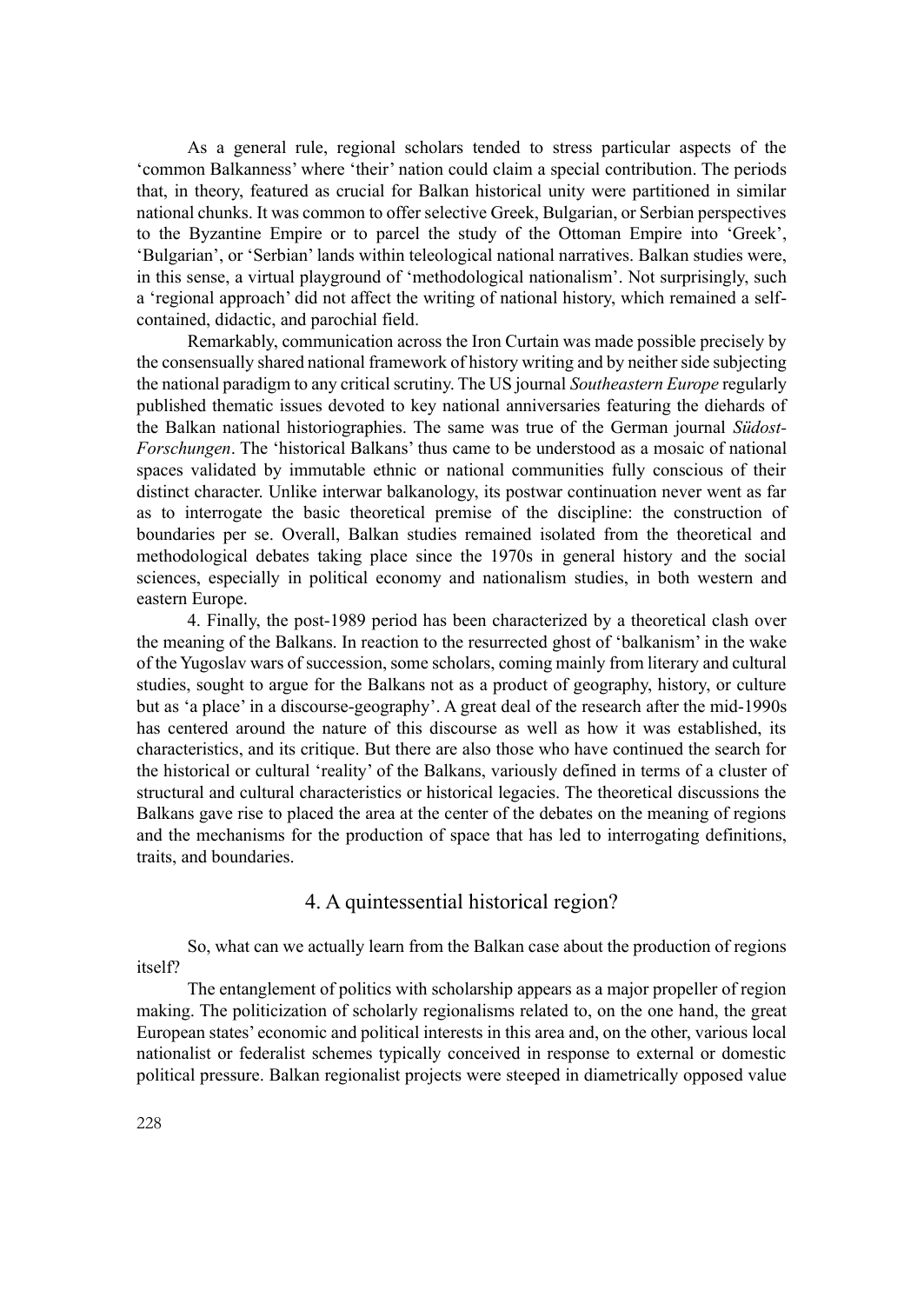systems: conservative, national-liberal, Marxist, social constructivist, etc. When we talk about supranational frameworks, we tend to believe that we are referring to politically 'progressive' projects. Many regional schemes, however, spoke on behalf of far more ambiguous political stances. Consequently, the Balkans could be referred to as the root of European civilization or be envisaged as the driver of an alternative, anti-European value system; it could signify a younger Europe that would revitalize the old one or represent a stigmatizing notion denoting deficiency in civilizational terms to be overcome by consistent efforts at Europeanization.

Yet the most enduring source of politicization of scholarly regional terminology is the fusion of regionalist and nationalist designs in the fields of politics, economy, or culture. The academic notion of the Balkans was construed in dialogue with national autarchy and nation-centered scholarly paradigms. The outcome was patently ambivalent: Balkan regionalism could at one time erode and at another reinforce national differences. The drive for methodological rescaling beyond the national often originated from essentially nationalist agendas. There is, indeed, no clear-cut difference; rather, there is a complex relationship between the conceptualizations of the national and the regional: Nationalist arguments may be adduced to buttress a regionalist framework, and a regional definition may serve to bolster a nationalist project.

Local regionalizations sometimes connected to and other times clashed with the regional discourses produced outside the region. To put it bluntly, as powerful as the post-Enlightenment 'Western discourse' (or rather different national western discourses) of the European east and southeast might have been, it was neither the sole nor, at all times, the dominant 'agent' of regionalization. The flow of ideas, concepts, and narratives were never unidirectional. The ideas of scholars like Shishmanov, Cvijić, Iorga, Papacostea, Budimir, and Skok strongly influenced western conceptualizations. Sometimes they went beyond the understanding of the Balkans: Cvijić's influence is clearly attestable in both Fernand Braudel's conceptualization of the Mediterranean and the paradigm of *histoire des mentalités*. Iorga partook in both Karl Lamprecht's project of *Weltgeschichte* and the 'new cultural history' that prepared the ground for the Annales school. Such cases of knowledge transfer bespeak a movement of concepts and ideas that, although being asymmetrical, breaches the rampant view of a mono-dimensional 'West'-to-'East' pattern.

The Balkan case is also revealing in the way various disciplines are contributing to the production and life cycle of regions. Until World War II, linguistics, folklore, literature, and ethnography were much more important than history proper for the crystallization of the Balkans as a historical region. The upsurge of the social sciences and of divisions based on socioeconomic and political models after 1945, subsumed to a large extent Southeastern Europe under an Eastern European umbrella, undermining the Balkan narrative, which reemerged with the 'cultural turn' in the 1980s.

The recurrent and currently prevailing notion of the Balkans as based on the continuity of its history springs from the assumption that shared historical experiences within this geographical space necessarily produce a structural entity—a historical region and even something like a regional identity. However, none of the 'regional' historical experiences and legacies was exclusively a Balkan one, as they typically applied to much bigger political configurations; nor did they affect this geographical space as a whole and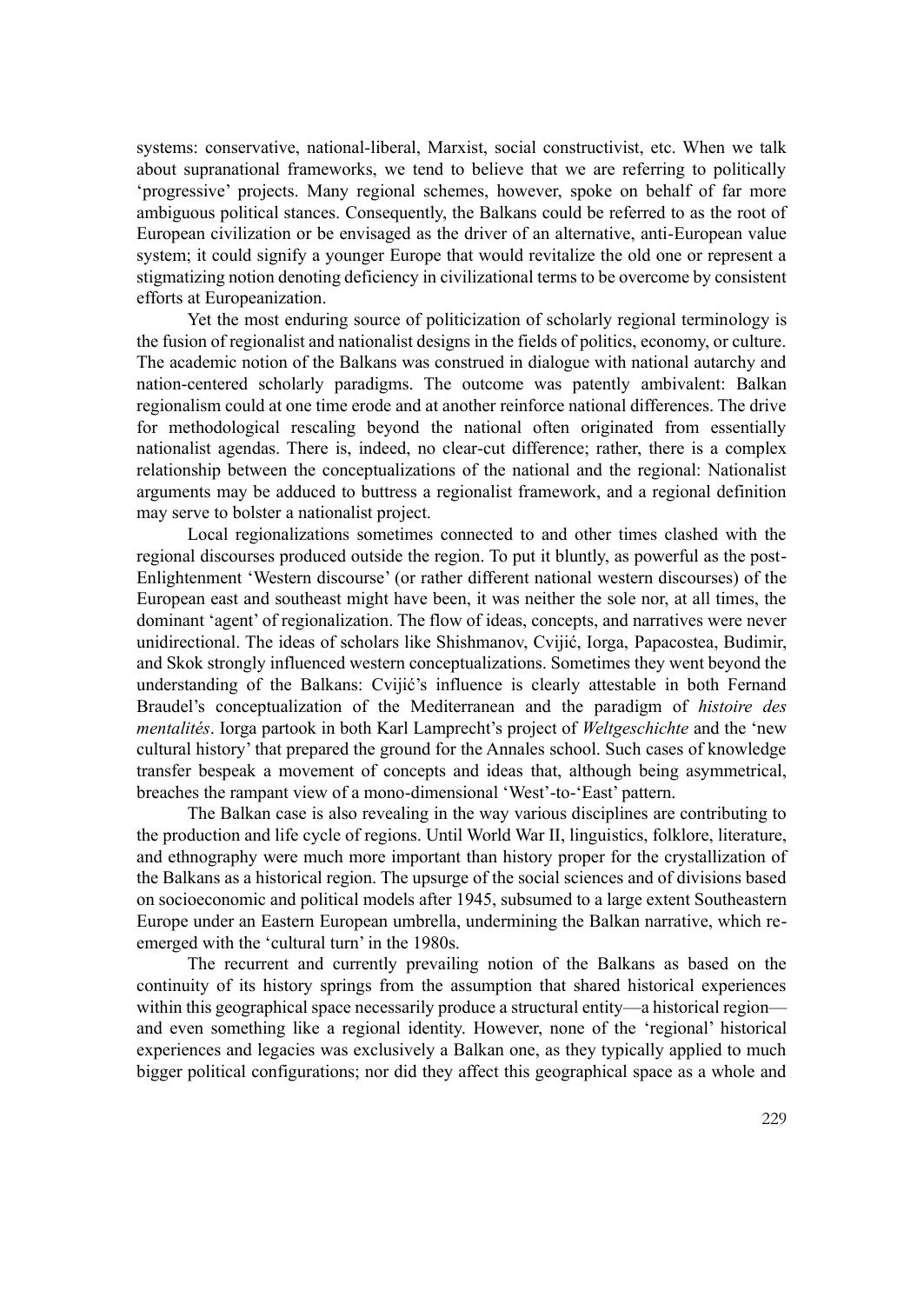in the same degree. A closer look at individual historical periods suggests that most of the so-called defining characteristics of the region were not incomparable with other regions in Europe and beyond.

Moreover, social, demographic, religious, cultural, economic or political phenomena draw different lines, shape different zones, and render different regional 'definitions'. Diverging geographies also result from zooming differences—areas charted by criteria on the micro level (like marriage or hereditary patterns, gender relations, household and work organization, etc.) differ from those drawn on a macro level (state building, industrialization, urbanization, etc.).

There is thus no single 'shared' history that scholars can reify, that might be thought to produce a specific cluster of characteristics, or that could legitimately serve to construct a region. Instead, all histories encompass 'multiple geographies'. Conversely, tailoring academic research to established spatial categories tends to predetermine to a large extent its conclusions. The endless debates about the boundaries of the Balkans have been the result of not only differing political agendas or geographical determinism, but also the scholarly fallacy of projecting a spatial category coined at a particular time and for particular purposes backwards and forwards in time, where it sits uneasily with very different political and social realities.

Such challenges to the meaning of 'regions' and the legitimacy of 'area studies' feed on postcolonial critique, sensibilities attuned to an increasingly globalized world, and new theories related to the social construction of space. They inevitably raise hard questions about the rationale and future of regional research. The tackling of these issues falls beyond the purview of this paper, but some general observations may be broached here.

Regions have not been overcome or made irrelevant by the demise of traditional 'area studies' and the rise of the 'new transnationalism'. However, sustaining their relevance as a terrain of action and an object of study entails reconfiguring their meaning. A vessellike concept of a historical region marked by objective criteria and a cluster of structural and cultural traits, or even legacies, should recede before a fuzzier, processual, and openended one. This means shifting the focus of discussion to the social, political, and intellectual mechanisms effecting the materialization of space and borders and, most prominently, to human agency. In our time, 'rage to deconstruct has rather given way to a fuller and richer exploration of the capacity, and its limits, of people (and things) to act'.<sup>15</sup> This most surely concerns academics, whose discourses are a powerful social mechanism for constructing space, whereby heuristic frameworks tend to crystallize into cognitive maps and political realities.

<sup>15</sup> Geyer 2006.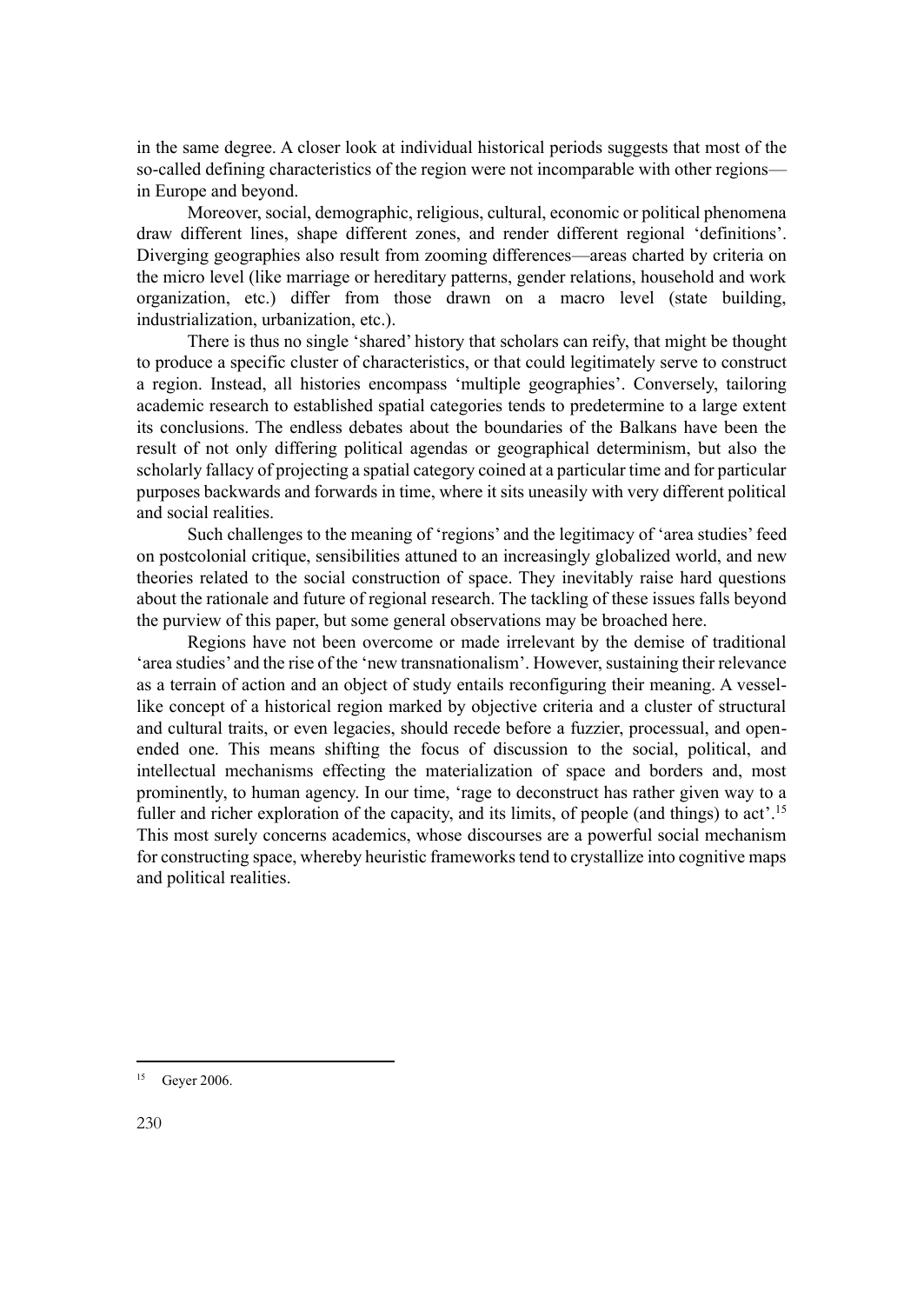#### REFERENCES:

References:

Antohi, S. 'Romania and the Balkans. From geocultural bovarism to ethnic ontology', *Tr@nsit online*, 21/2002. (http://www.iwm.at/index.php?option=com\_content&task=view&id=63&Itemid=273)

*Balkan i Balkanci*. Belgrade: Izdanje Balkanskog instituta, 1937.

- Braudel, F. *The Mediterranean and the Mediterranean World in the Age of Philip II*, vol. 2 (tr. S. Reynolds), Berkeley: University of California Press, 1995.
- Budimir, M. and Skok, P. 'But et signification des études balkaniques', *Revue internationale des études balkaniques* (*RIEB*), 1, 1934, 1–28.

Cvijić, J. *La péninsule balkanique: géographie humaine*, Paris: Libraire Armand Colin, 1918.

- Detrez, R. 'Pre-national Identities in the Balkans', in: R. Daskalov and T. Marinov (eds.), *Entangled Histories of the Balkans. Vol.1: National Ideologies and Language Policies*, Leiden, Boston: Brill, 2013, 13–65.
- Franzinetti, G., Breuilly, J., von Hirschhausen, B., Rutar, S. and Mishkova, D. 'Reflecting on Diana Mishkova's 'Beyond Balkanism. The Scholarly Politics of Region Making'', *Südosteuropa,* 68(3), 2020, 432–476.

Friedman, V. 'The Place of Balkan Linguistics in Understanding Balkan History and Balkan Modernity', *Bulletin de l'Association des études du sud-est européen*, 24–25, 1994–1995, 87–94.

- Gesemann, G. *Heroische Lebensform: Zur Literatur und Wesenskunde der balkanischen Patriarchalität*, Berlin: Wiking-Verlag, 1943.
- Geyer, M. 'Rezension zu: Budde, Gunilla; Conrad, Sebastian; Janz, Oliver (Hrsg.): Transnationale Geschichte. Themen, Tendenzen und Theorien. Göttingen 2006', *H-Soz-Kult*, 11, October 2006 - https://www.hsozkult.de/publicationreview/id/rezbuecher-8227.
- Iorga, N. *Ce este Sud-Estul european*, Bucharest: Datina Românească, 1940.
- Iorga, N. *Le caractère commun des institutions du Sud-Est de l'Europe*, Paris: Librairie universitaire J. Gamber, 1929.
- *Knjiga o Balkanu*, vol. 1, Beograd: Balkanski institut.
- Lindstedt, J. 'Linguistic Balkanization: Contact-Induced Change by Mutual Reinforcement', *Studieas in Slavic and General Linguistic* 28 (*Languages in Contact*), 2000, 231–246.
- Mishkova, D. *Beyond Balkanism. The Scholarly Politics of Region Making*, Abingdon: Routledge, 2018.
- Papacostea, V. 'Balcanologia', *Sud-Estul şi Contextul European. Bulletin al Institutului de Studii Sud-Est Europene*, 6, 1996, 69–78.
- Parežanin R. and Spanačević, S. 'Der neue Balkan', *Revue internationale des études balkaniques* (*RIEB*), 2(4), 1936, 321–332.
- Radica, B. *Agonija Evrope: razgovori i susreti*, Beograd: Geca Kon, 1940.
- Seton-Watson, R.W. *Exhibition of Serbo-Croatian Artists: Meštrović, Racki, Rosandić – Programme Notes*, London: Grafton Gallery, 1917.
- Skok, P. and Budimir, M. 'Destinées balkaniques', *Revue internationale des études balkaniques* (*RIEB*), 2(4), 1936, 601–613.
- Todorova, M. *Imagining the Balkans*, Oxford and New York, NY: Oxford University Press, 1997 (2nd ed. 2009).
- Toynbee, A. J. *The Western Question in Greece and Turkey. A Study in the Contact of Civilisations*, London: Constable & Co, 1922.